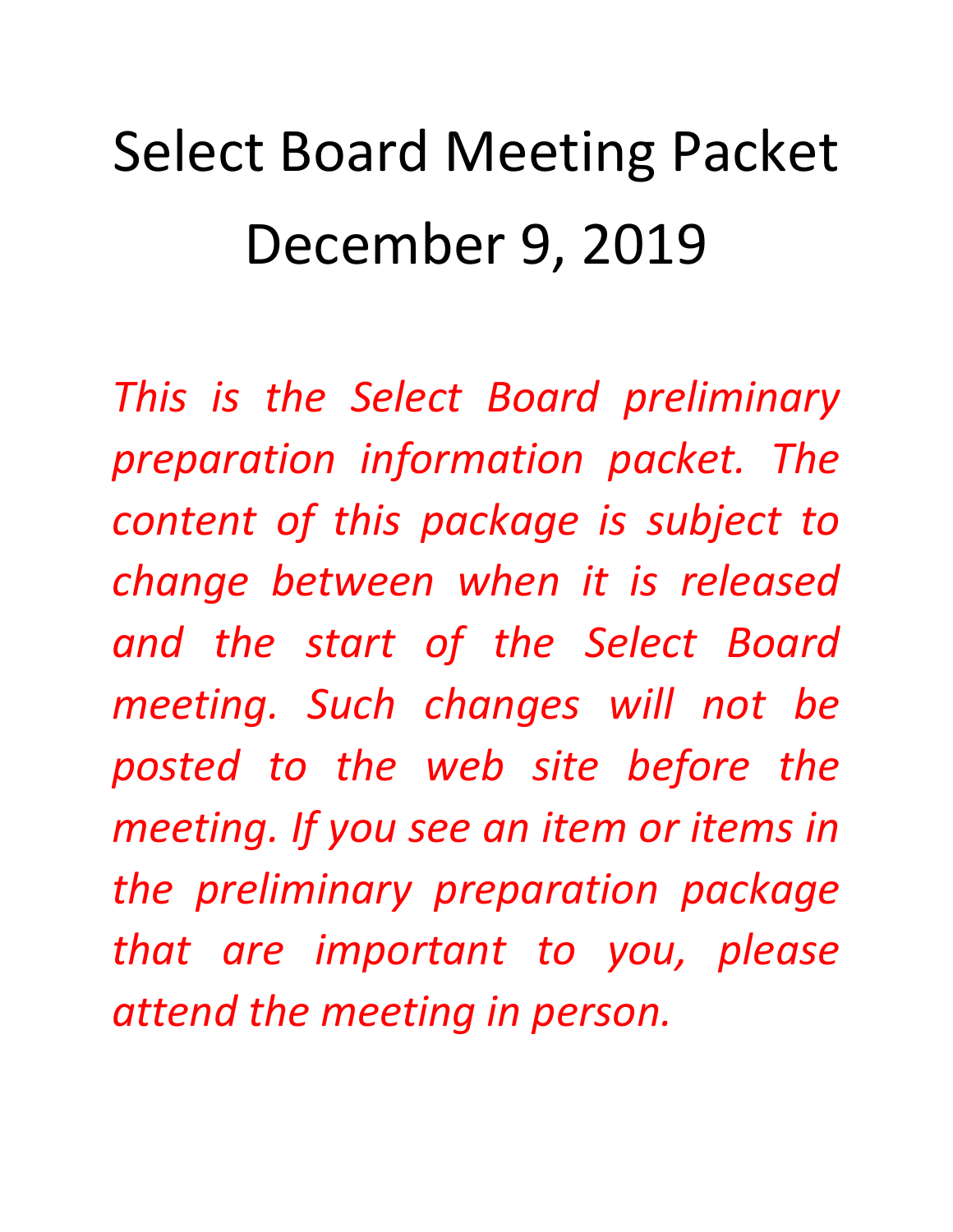

# **TOWN OF GROTON**

173 Main Street Groton, Massachusetts 01450-1237 Tel: (978) 448-1111 Fax: (978) 448-1115

# **Select Board**

Alison S. Manugian, *Chair*  Joshua A. Degen, *Vice Chair* John F. Reilly, *Clerk* John R. Giger, *Member* Rebecca H. Pine, *Member* 

#### **Town Manager**  Mark W. Haddad

#### **SELECT BOARD MEETING MONDAY, DECEMBER 9, 2019 AGENDA SELECT BOARD MEETING ROOM 2nd FLOOR GROTON TOWN HALL**

- **6:00 P.M. Work Session Develop Select Board/Town Manager Goals for the Ensuing Six Months (January 1, 2020 through June 30, 2020) – No Public Comment Will Be Taken During the Work Session**
- **7:00 P.M. Regular Meeting Commences Announcements and Review Agenda for the Public**
- **7:05 P.M. Public Comment Period**
- **I. 7:10 P.M. Town Manager's Report** 
	- **1. Select Board's Agenda Schedule 2. Consider Ratifying the Following Appointments of the Town Manager:**

**Casey O'Connor – Patrol Officer Kara Cruikshank – Land Use Administrative Assistant Christopher Greathead - Heavy Equipment Operator for the DPW** 

- **3. Consider Appointing the following Nominations for Appointment by the Town Manager Thomas Pistorino and Lynne Pistorino to the Commission on Accessibility**
- **4. Consider Appointing Carolyn Perkins to the Community Preservation Committee**
- **5. Approval of Annual License Renewals**
- **6. Vote to Declare the Useful Life of the New Fire Truck Authorized at 2019 Spring Town Meeting**
- **7. FY 2021 Budget Update**
- **II.** 7:15 P.M. Public Hearing Continuation of the Fiscal Year 2020 Tax Classification Hearing

#### **OTHER BUSINESS**

- **Vote to Authorize One Member of the Select Board and the Town Manager to Sign the Payroll & Expense Warrants for the Next 30 Days Pursuant to the Section 3.2.2 (v) of the Town of Groton Charter** 

**ON-GOING ISSUES – For Review and Informational Purposes**

- **A. Senior Center Building Project Final Accounting**
- **B. Prescott School Sprinkler System Project**
- **C. Water Department Manganese Issue** 
	- **MS4 Permit**
- **E. Polystyrene Containers**
- **F. Green Communities Application and Implementation**
- **G. Florence Roche Elementary School Feasibility Study**
- **H. Library Roof Repair**
- **I. Highway Garage Renovations**
- **J. Pepperell Landfill**

#### **SELECT BOARD LIAISON REPORTS**

**III. Minutes: Regularly Scheduled Meeting of November 25, 2019** 

#### **ADJOURNMENT**

*Votes may be taken at any time during the meeting.* **The listing of topics that the Chair reasonably anticipates will be discussed at the meeting is not intended as a guarantee of the topics that will be discussed. Not all topics listed may in fact be discussed, and other topics not listed may also be brought up for discussion to the extent permitted by law.**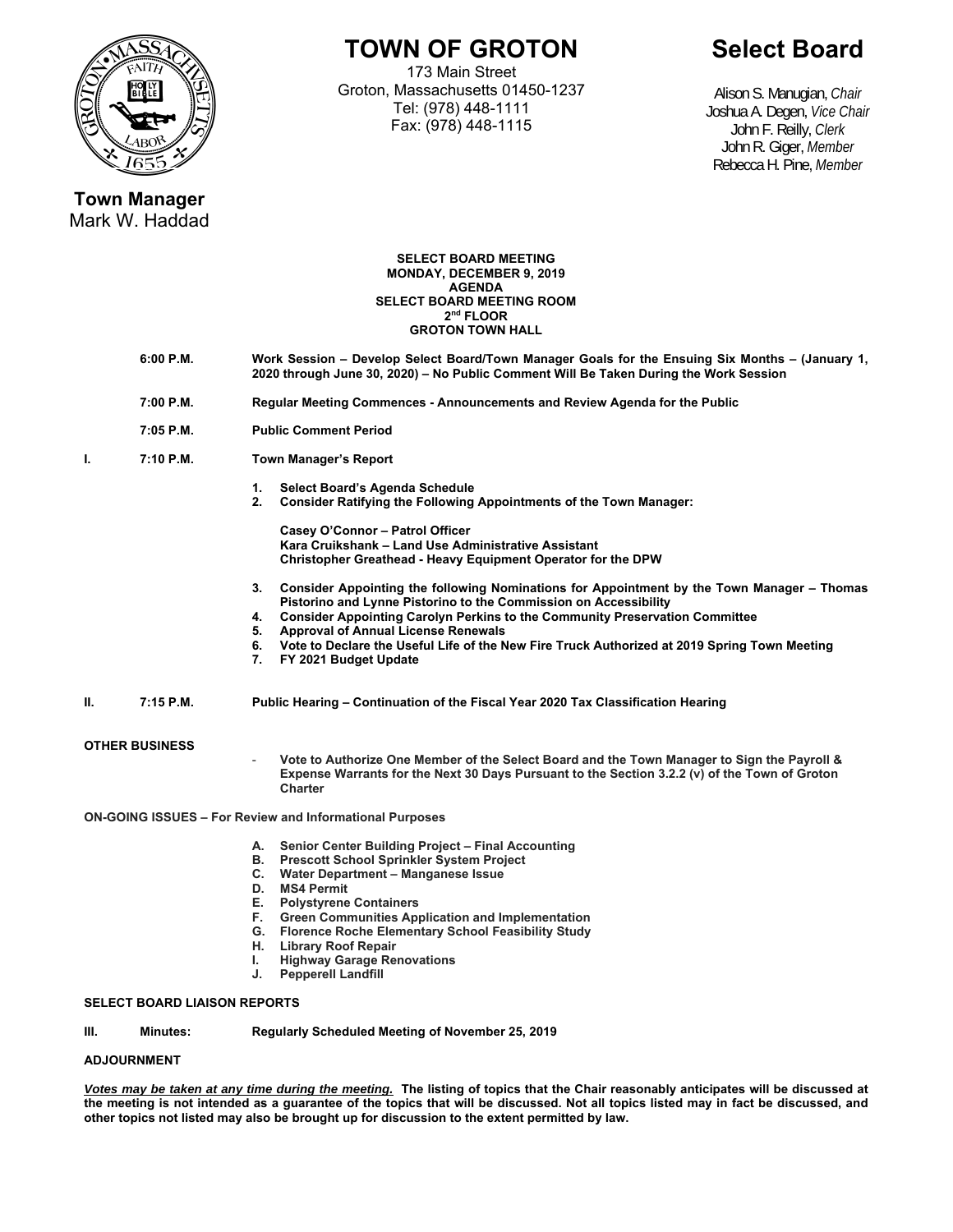

**TOWN OF GROTON** 

173 Main Street Groton, Massachusetts 01450-1237 Tel: (978) 448-1111 Fax: (978) 448-1115

**Select Board** 

Alison S. Manugian, Chair Joshua A. Degen. Vice Chair John F. Reilly, Clerk John R. Giger, Member Rebecca H. Pine, Member

**Town Manager** Mark W. Haddad

> To: **Select Board**

Mark W. Haddad - Town Manager From:

**Weekly Report** Subject:

Date: December 9, 2019

- $1<sub>1</sub>$ Please note that Monday's meeting will commence at 6:00 p.m. with a work shop for the Board to establish Goals and Objectives for the next six months (January 1, 2020 through June 30, 2020). In addition, I would like to recommend to the Board that you chose another date to complete your review of Town Policies. According to your schedule, you are not scheduled to meet in regular session next Monday, December 16<sup>th</sup>. I would recommend that the Board meet in a work shop session commencing at 6:00 p.m. for this purpose. Town Counsel is available and can attend the work shop should you decide to meet. The following is a summary of what policies are left for review:
	- Town Manager Review Policy (Reguires Town Counsel Input)  $\overline{a}$
	- Anti-Harassment Policy (Requires Town Counsel Input)  $\overline{a}$
	- Investigations Policy (Requires Town Counsel Input)  $\overline{a}$
	- Liaison Policy  $\ddot{\phantom{0}}$
	- Meetings on Holiday Policy  $\overline{a}$
	- Meetings with Advisory Committees Policy  $\overline{a}$
	- Social Media Policy (Requires Town Counsel Input)  $\overline{a}$
	- **Memorial Parks and Common Policy**  $\blacksquare$
	- Select Board Operational Policies and Procedures  $\blacksquare$
	- **Financial Policies**  $\overline{a}$

The regular meeting will commence at 7:00 p.m. In addition to the Town Manager's Report and an update on the on-going issues list, there is one item scheduled on Monday's Agenda. The Select Board needs to continue the Tax Classification Hearing to set the FY 2020 Tax Rate. The Board of Assessors will be in attendance to assist the Select Board in making its determination.

 $2.$ I have made the following appointments:

> Casey O'Connor - Patrol Officer Kara Cruikshank - Land Use Administrative Assistant as the Land Use Administrative Christopher Greathead - Equipment Operator for the DPW

Pursuant to Section 4-2(iii) of the Groton Charter, I would respectfully request that the Select Board ratify these appointments at Monday's meeting.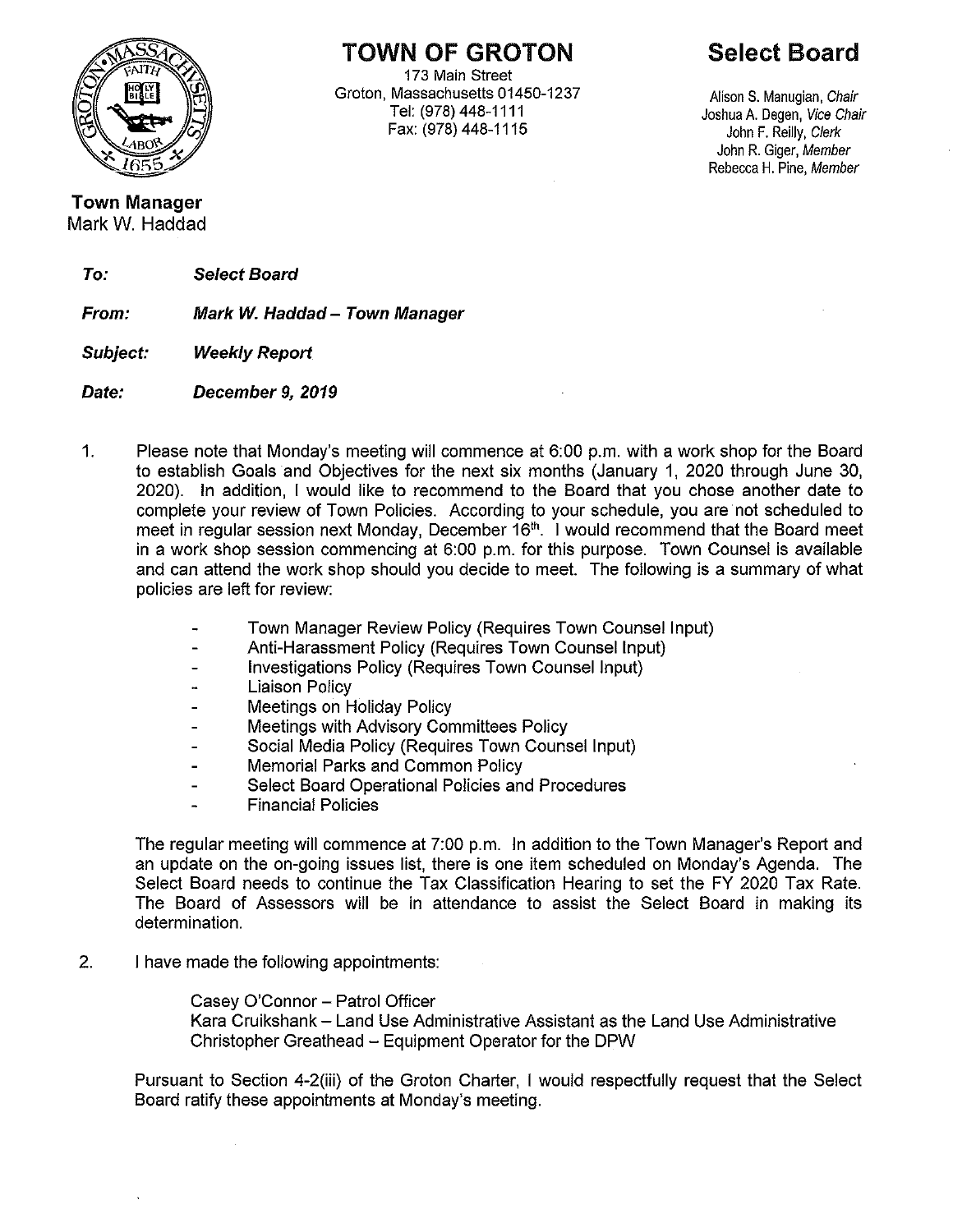**Select Board Weekly Report** December 9, 2019 page two

- Pursuant to Section 4-2(iv) of the Groton Charter, I am nominating for appointment Thomas  $3<sub>1</sub>$ Pistorino and Lynne Pistorino to the Commission on Accessibility. I would ask the Board to consider making these appointments at Monday's meeting.
- The Community Preservation Committee is recommending that Carolyn Perkins be appointed to  $\overline{4}$ . fill a vacancy on the Community Preservation Committee. This appointment will be through June 30, 2021. I would respectfully request that the Select Board make this appointment at Monday's meeting.
- It is that time of year for the Board to renew the various licenses issued by our Office. Enclosed 5. with this report is a list of the licenses for Board consideration.
- As the Board is aware, I am in the process of developing the Town's Fiscal Year 2021 Capital 6. Plan as required by the Charter. As I had previously told the Board, the amount of the requests exceeds the available funds in the Town's Capital Stabilization Fund. In an effort to address some of these items. I am recommending that the Town change the way it is financing the new Fire Truck purchased last year. We had previously recommended that the Town use the State House Note program to finance the Fire Truck over five years. This equated to a \$140,000 annual payment, with this amount coming from the Capital Stabilization Fund. We are planning on going out to the Bond Market in February, 2020 to permanently finance the DPW Building and Library Roof projects. At that time, we would like to include the Fire Truck in this Bond Issue and pay off the truck over twenty years, instead of five. This will reduce the annual payment to approximately \$28,000 and be paid out of the Town's Debt Service Budget. We have retired some debt and this can be added to the budget in FY 2021 without increasing the Budget. In order to permanently finance the Fire Truck and pay it back over 20 years, we need the Select Board to vote that the useful life of the Truck is 20 years. We ordinarily keep a Fire Truck for 20 to 25 years. I would respectfully request that the Board take this vote at Monday's meeting.
- It will be my intention to include an FY 2021 Budget Update during my weekly report as we go  $7.$ through the process of developing next year's budget. I would like to take a couple of moments at Monday's meeting to update the Board on the status of the budget. We can discuss this in more detail at Monday's meeting.

MWH/rib enclosures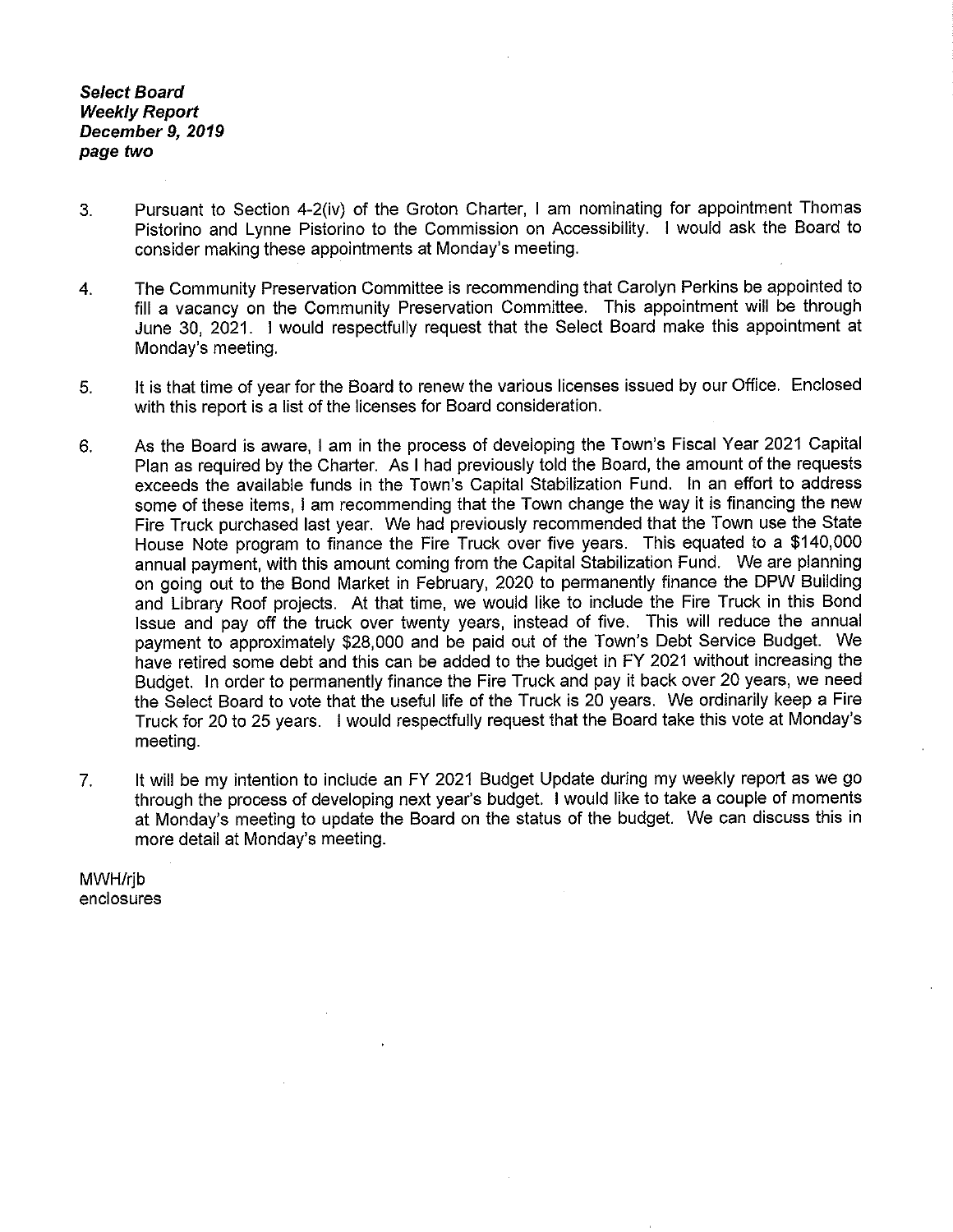#### MassDOR - Massachusetts Department of Revenue **Division of Local Services** What If ... Scenario Worksheet for FY 2020

Groton - 115

| <b>CLASS</b>             | <b>VALUE</b>  | %        |                  |
|--------------------------|---------------|----------|------------------|
| <b>IResidential</b>      | 1,828,596,191 | 94.2408  | R & O %          |
| Open Space               |               | 0.0000   | 94.2408          |
| <b>Commercial</b>        | 74,643.475    | 3.8469   |                  |
| <i>Industrial</i>        | 14,304,000    | 0.7372   | CIP <sup>%</sup> |
| <b>Personal Property</b> | 22,801,540    | 1.1751   | 5.7592           |
| Total                    | 1,940,345,206 | 100.0000 |                  |

## ENTER A LEVY (ESTIMATED IF NECESSARY)

| Levy           | 33,723,200 |
|----------------|------------|
| Single TaxRate | 17.38      |

| Residential                    |                        | Commercial               |           |  |
|--------------------------------|------------------------|--------------------------|-----------|--|
| Average value (1.00 CIP)       | \$492,000              |                          | \$685,839 |  |
| Average Tax Bill (\$17.38)     | \$8,551                | (517.38)                 | \$11,920  |  |
| Avg Res. Home value (1.50 CIP) | \$492,000              |                          | \$685,839 |  |
| Average Tax Bill (\$16.85)     | \$8,290                | (526.07)                 | \$17880   |  |
|                                | decr. of \$261 per Yr. | Incr. of \$5,960 per Yr. |           |  |

## **ENTER CIP SHIFT RANGE**

| Shift Range       | 1.00 | 1.50 <sub>1</sub> |
|-------------------|------|-------------------|
| Shift Increment % |      | 5.00              |
| Max Shift Allowed |      | 1.50              |

Note: This table should be used for planning purposes only. Actual calculations may differ slightly due to rounding. For actual calculations, complete Recap.

| <b>Share Percentages</b> |               |         |  |
|--------------------------|---------------|---------|--|
| <b>CIP Shift</b>         | <b>Res ET</b> | Comm ET |  |
| 1.0000                   | 17.38         | 17.38   |  |
| 1.1000                   | 17.27         | 19.12   |  |
| 1.2000                   | 17.17         | 20.86   |  |
| 1.3000                   | 17.06         | 22.59   |  |
| 1,4000                   | 16.96         | 24.33   |  |
| 1.5000                   | 16.85         | 26.07   |  |
|                          |               |         |  |
|                          |               |         |  |
|                          |               |         |  |
|                          |               |         |  |
|                          |               |         |  |
|                          |               |         |  |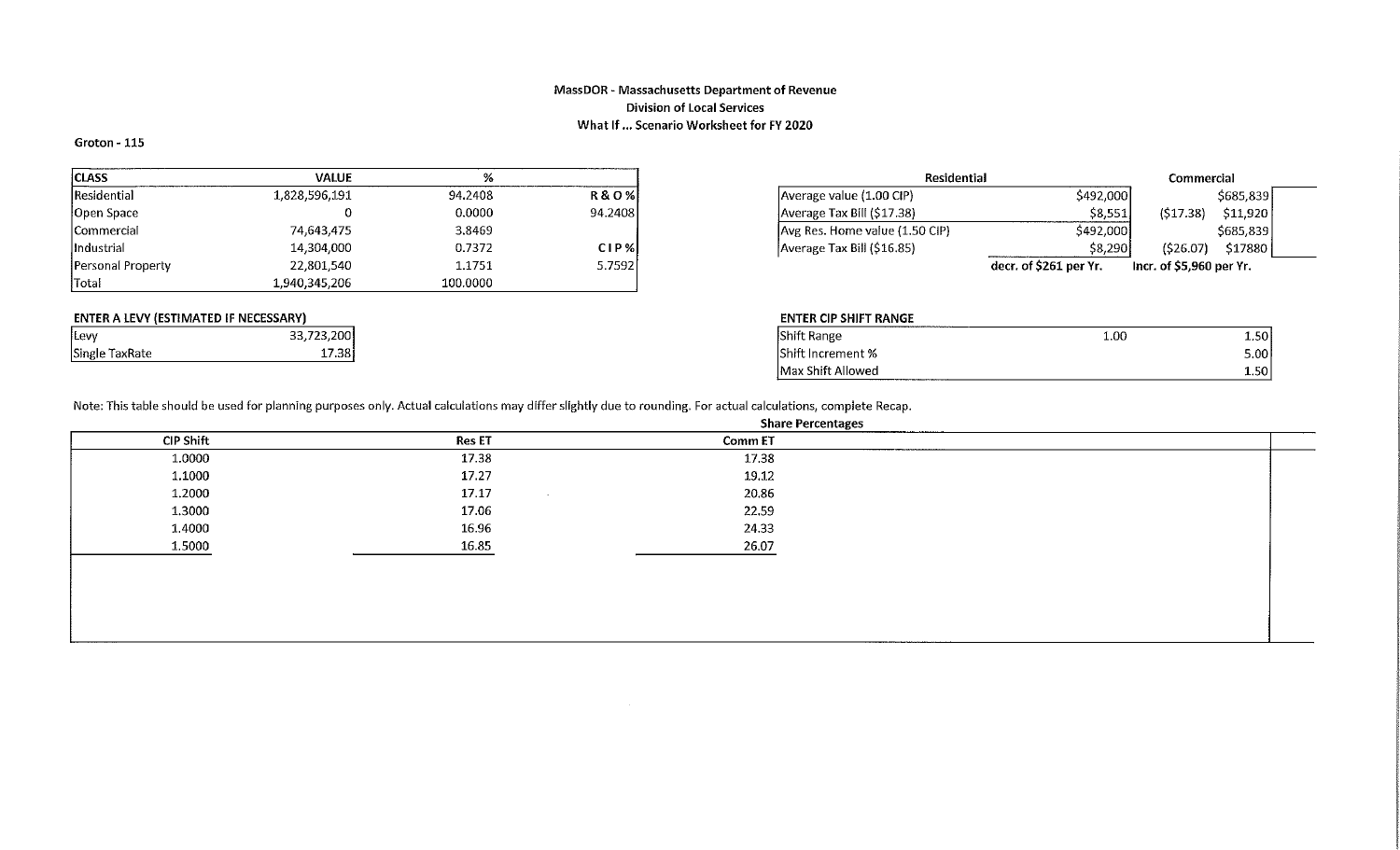

## **TOWN OF GROTON**

173 Main Street Groton, Massachusetts 01450-1237 Tel: (978) 448-1111 Fax: (978) 448-1115

## **SELECT BOARD**

Alison S. Manugian, Chair Joshua A. Degen, Vice Chair John F. Reilly, Clerk John R. Giger, Member Rebecca H. Pine, Member

**Town Manager** Mark W. Haddad

TO: Mark Haddad, Town Manager FROM: **Dawn Dunbar, Executive Assistant** DATE: December 6, 2019 RE: 2020 License Renewals - Alcohol, Common Victualler (CVL) & Class II

The following licenses require Select Board approval for renewal for calendar year 2019:

- Omahi Realty, LLC, dba Boston Road Market, Piyush Patel, Manager  $\bullet$ Located at 871 Boston Road Package Store - All Alcohol & CVL Hours of Operation: Mon to Sat 8:00 AM - 11:00 PM; Sun 10:00 AM - 11:00 PM Licenses to expire on December 31, 2020
- Groton Market, Inc., John Madigan, Manager  $\bullet$ Located at 235 Main Street Package Store - All Alcohol Hours of Operation: Mon to Sat 9:00 AM - 9:00 PM, Sun 11:00 PM - 6:00 PM License to expire on December 31, 2020
- Marchand, Denis H. & Estelle C., dba Craven's Package Store, Denis H. Marchand, Manager Located at 777 Boston Road Package Store - All Alcohol Hours of Operation: Mon to Sat 8:00 AM - 11:00 PM, Sun 10:00 AM - 11:00 PM License to expire on December 31, 2020
- Filho's Cucina, Inc., dba Filho's Cucina, Oswaldo Filho, Manager Located at 235 Main Street CVL & Carry-In Hours of Operation: Mon to Thurs 11:00 AM - 8:00 PM, Fri & Sat 11:00 AM - 9:00 PM, Sun 4:00 PM -8:00 PM Licenses to expire on December 31, 2020
- Main House, Inc., Chang Wen Huang, Manager Located at 495 Main Street, Unit 3C **CVL** Hours of Operation: Sun to Sat 11:00 AM - 10:00 PM License to expire on December 31, 2020
- FJ Catalano Enterprises, Inc., dba Dunkin Donuts-Groton Center, Steve Catalano, Owner ۰ Located at 133 Main Street **CVL** Hours of Operation: Sun 6:00 AM - 6:00 PM, Fri-Wed 6:00 AM - 7:00 PM License to expire on December 31, 2020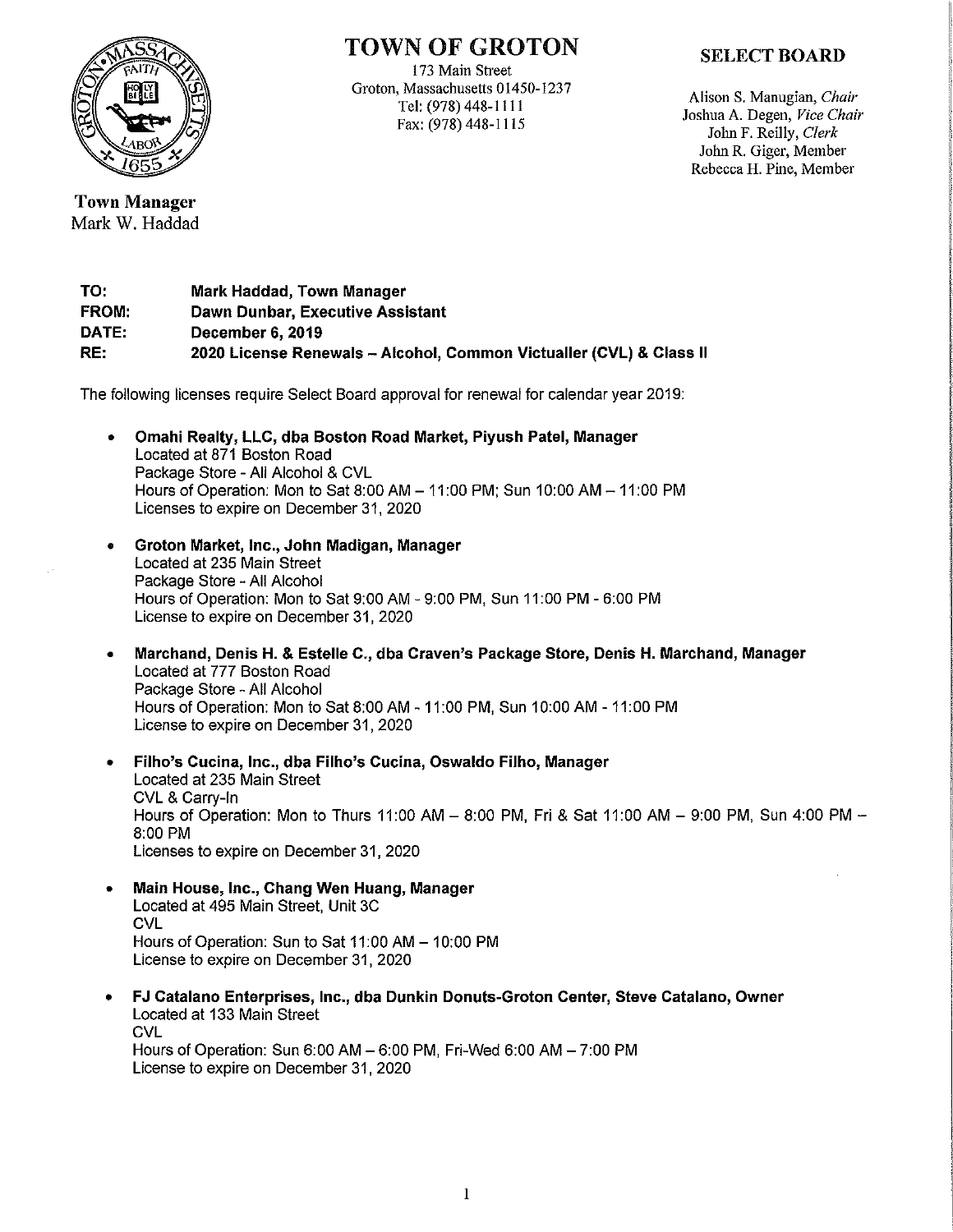- Courtney's Donuts, LLC, dba Dunkin Donuts-Groton Forge, Steve Catalano, Owner  $\bullet$ Located at 3 Forge Village Road **CVL** Hours of Operation: Daily 6:00 AM - 8:00 PM License to expire on December 31, 2020
- Courtney's Donuts, LLC, dba Dunkin Donuts-Groton Haffners, Steve Catalano, Owner ۰ Located at 318 Main Street CVL. Hours of Operation: Daily 6:00 AM - 7:00 PM License to expire on December 31, 2020
- Groton Towing, Inc., Robert Olson, Manager  $\bullet$ Located at 455 Main Street Class II Hours of Operation: Mon-Fri 8:00 AM - 6:00 PM; 24/7 for towing License to expire on December 31, 2020
- Gibbet Hill Grill LLC, dba Gibbet Hill Grill Restaurant and The Barn at Gibbet Hill Function Hall,  $\bullet$ Martha Lisio, Manager Located at 61 Lowell Road All Alcohol Restaurant License (2) & CVL (2) Hours of Operation (Barn & Grill): Mon-Sun 11:00 AM - 1:00 AM License to expire on December 31, 2020
- Groton Medical Wellness Spa, LLC, dba Evans Energy Wellness Café, Jean Nordin Evans, Manager  $\bullet$ Located at 493 Main Street **CVL** Hours of Operation: Mon to Thurs 8:00 AM - 6:00 PM, Fri 8:00 AM - 5:00 PM, Sat 10:00 AM - 3:00 PM License to expire on December 31, 2020
- Seven Hills Pediatric Center, Holly Jarek, Manager  $\bullet$ Located at 22 Hillside Ave **CVL** Hours of Operation: 24/7 Licenses to expire on December 31, 2020
- Masa, Inc., dba Ixtapa Grill & Cantina, Eric Brambila, Manager  $\bullet$ Located at 765 Boston Road Restaurant - All Alcohol & CVL Hours of Operation: Sun to Thurs 11:00 AM - 10:00 PM, Fri & Sat 11:00 AM - 11:00 PM Licenses to expire on December 31, 2020
- Shaw's Supermarkets, Inc., dba Shaw's Supermarket #7627, Mike Ricciardi, Manager  $\bullet$ Located at 760A Boston Road **CVL** Hours of Operation: Mon to Sat 7:00 AM - 10:00 PM, Sun 7:00 AM - 9:00 PM License to expire on December 31, 2020
- Blackbird Café, Inc., dba Blackbird Café, Katie Kenney, Manager  $\bullet$ Located at 491 Main Street **CVL** Hours of Operation Daily: 6:00 AM - 4:00 PM License to expire on December 31, 2020
- Country Butcher & Deli, Inc., Kenneth Demers, Manager Located at 68 Boston Road **CVL** Hours of Operation: Mon-Wed 10:00 AM-6:00 PM, Thurs-Fri 10:00 AM-7:00 PM, Sat 10:00 AM-5:00 PM License to expire on December 31, 2020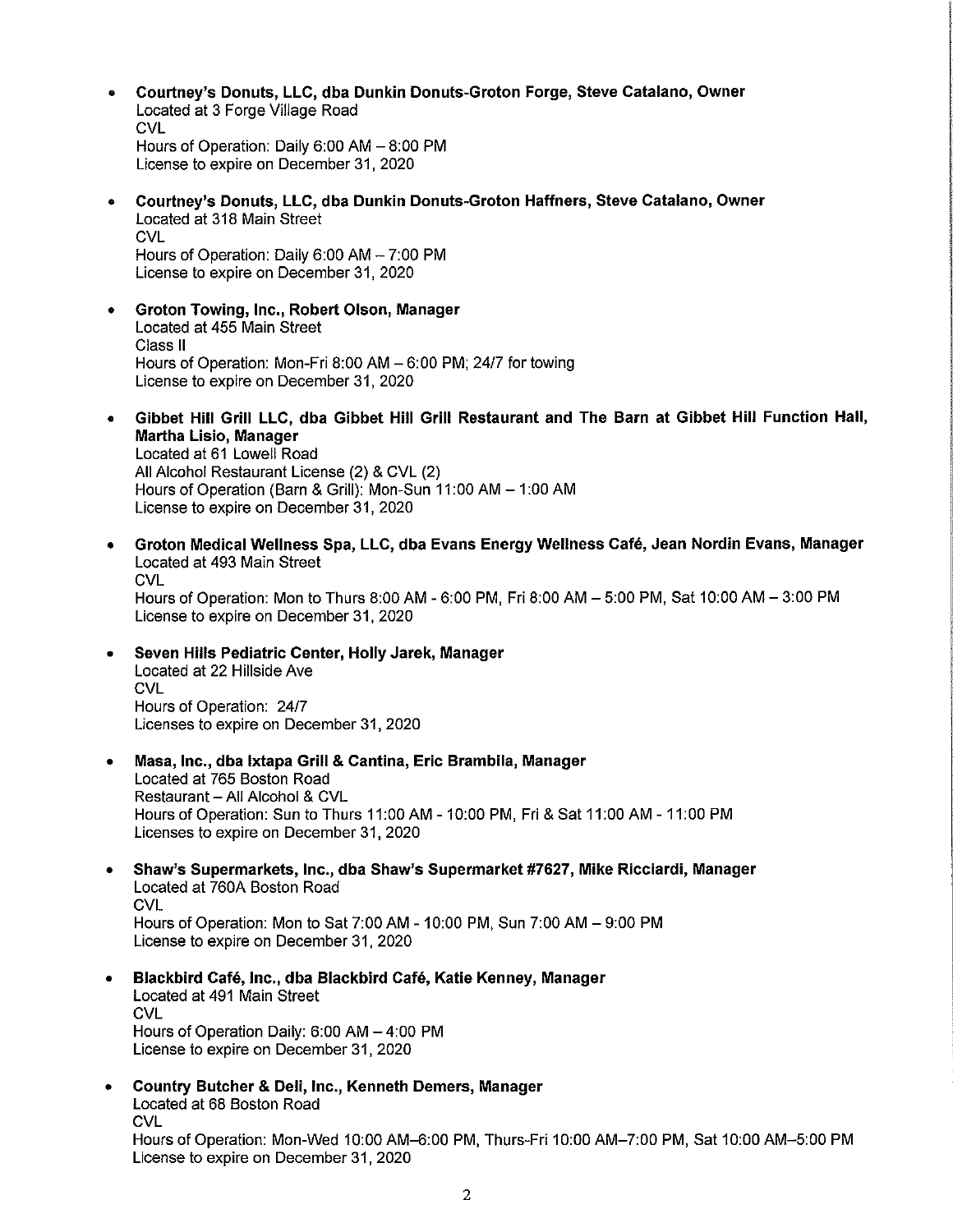- RiverCourt Residences, Richard Kendall, Manager  $\bullet$ Located at 8 West Main Street **CVL** Hours of Operation: 24/7 License to expire on December 31, 2020
- The Natural Market, Inc., dba The Natural Market, Joan Reardon, Manager  $\bullet$ Located at 148 Main Street **CVL** Hours of Operation: Mon to Sat 9:30 AM to 6:30 PM, Sun 11:00 AM to 5:00 PM License to expire on December 31, 2020
- Energy North Incorporated., dba: Haffner's 3120, Ruth Fitcher, Manager  $\bullet$ Located at 318 Main Street **CVL** Hours of Operation: Sun to Sat 6:00 AM - 10:00 PM License to expire on December 31, 2020
- 128 Main Street, LLC; dba: The Groton Inn & Forge & Vine; Patricia Anne Thompkins, Manager  $\bullet$ Located at 128 Main Street General On-Premise All Alcohol (2), CVL (2), Entertainment (2) and Sunday Entertainment (2) Hours of Operation: Mon-Sat 8:00 AM - 1:00 AM, Sun 10:00 AM - 1:00 AM (Groton Inn & Forge & Vine) License to expire on December 31, 2020
- GPH Pub, LLC, dba: The Groton Publick House Pub and Eatery, Christopher Frothingham, Manager Located at 94 Lovers Lane General On-Premise All Alcohol (2) and CVL (2) Hours of Operation: Daily 10:00 AM - 1:00 AM (Restaurant & Function Hall) License to expire on December 31, 2020
- A.L. Prime Energy, Mark Shiekhabdou, Manager Located at 619 Boston Road **CVL** Hours of Operation: Mon-Sat 5:00 AM - 10:00 PM, Sun 6:00 AM - 9:00 PM License to expire on December 31, 2020
- Station House Restaurant, LLC, dba: The Station House, Andrew L. McElroy, Manager  $\bullet$ Located at 20 Station Ave General On-Premise All Alcohol Hours of Operation: Mon-Sat 8:00 AM - 12:00 AM; Sun 10:00 AM - 12:00 AM License to expire on December 31, 2020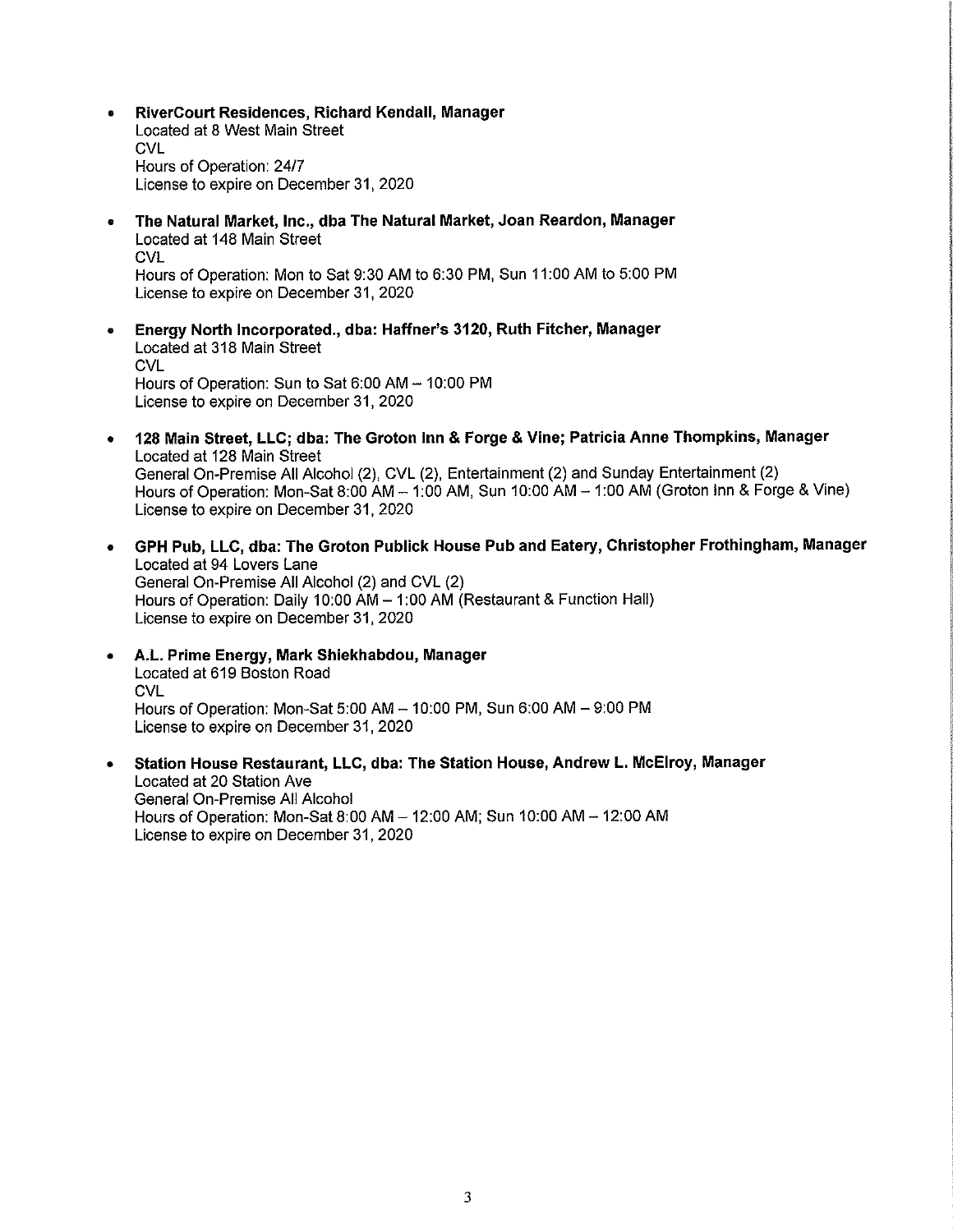#### **SELECT BOARD MEETING MINUTES MONDAY, NOVEMBER 25, 2019 UN-APPROVED**

SB Members Present: Alison S. Manugian, Chair; Joshua A. Degen, Vice Chair; John F. Reilly, Clerk; John R. Giger, Member: Rebecca H. Pine, Member

Also Present: Mark W. Haddad, Town Manager; Dawn Dunbar, Executive Assistant; Peter Berry, Brooks & DeRensis

Ms. Manugian called the regular meeting to order at 7:00pm and reviewed the agenda.

#### **ANNOUNCEMENTS**

Mr. Haddad read into the record a letter from the MMA regarding Groton as the winner of the MMA website award. He congratulated Mike Chiasson and Nick Batchelder.

Mr. Haddad said that Groton School had delivered their PILOT payment today in the amount of \$150,000 which was \$5K more than last year.

Mr. Haddad said that the Charter had been approved by the Governor.

#### TOWN MANAGER'S REPORT

- 1. Mr. Haddad said that he was excited to introduce Chief McCurdy. Chief McCurdy said he was happy to introduce the new Deputy Chief, Art Cheeks who started today. He said that Deputy Cheeks had proven to be an asset to the department and was glad to have him on board. He said that the Town Clerk was here to swear him in officially. Deputy Cheeks said he appreciated everyone for coming and thanked the Chief. He said he really enjoyed serving the community and was committed to the position and the job.
- 2. Representative Harrington was present to provide a legislative update. She said that they were not in session until January. She said that the distracted driving bill had passed and was signed today. She said that the educational opportunity bill was something that had passed adding she didn't think it raise the funding enough. She said that the flavor tobacco bill would eliminate flavored tobacco and menthol cigarettes from the market in Massachusetts. She said she voted against this adding she didn't think it would do what they thought it would, adding people would just go to the bordering states to purchase the product instead. Representative Harrington said that the Town's request for additional liquor licenses was in process. She said she was working on trying to get a probate court in Lowell which was not something they had currently. She said that traffic congestion in the Commonwealth was another big issue. She said that they might be voting on a rather large bond bill to address much needed improvements to one of the tunnels in Boston.

#### **OTHER BUSINESS**

Ms. Pine said that a discussion around domestic violence grew out of comments and conversations after the recent tragic death of a woman by her husband and people asking what they could do about domestic violence. Chief Luth said that it made sense to have one person oversee domestic violence calls and services being offered. Chief Luth said that Sergeant Mead had been designated to be the point of contact for domestic violence outreach. Chief Luth said that he was hoping in the future to be able to find grants that would allow them to have an advocate that was a clinician and not an officer citing Fitchburg as an example of this. Mr. Degen asked if this was something that the Municipal Modernization Act would allow them to do under a contract with other towns. Ms. Pine suggested that they put fliers in the bathrooms of public buildings. Ms. Pine mentioned a committee that Westford had which was a group made up of residents, town employees, victims and professionals. Mr. Degen suggested reaching out to the houses of worship and asking to put these flyers in there as well.

A resident asked what they could do as a community to help. Chief Luth said that a neighbor of friend was more likely to get a response from the victim than an officer. He said that they were limited as to what they could do as officers when people didn't want help.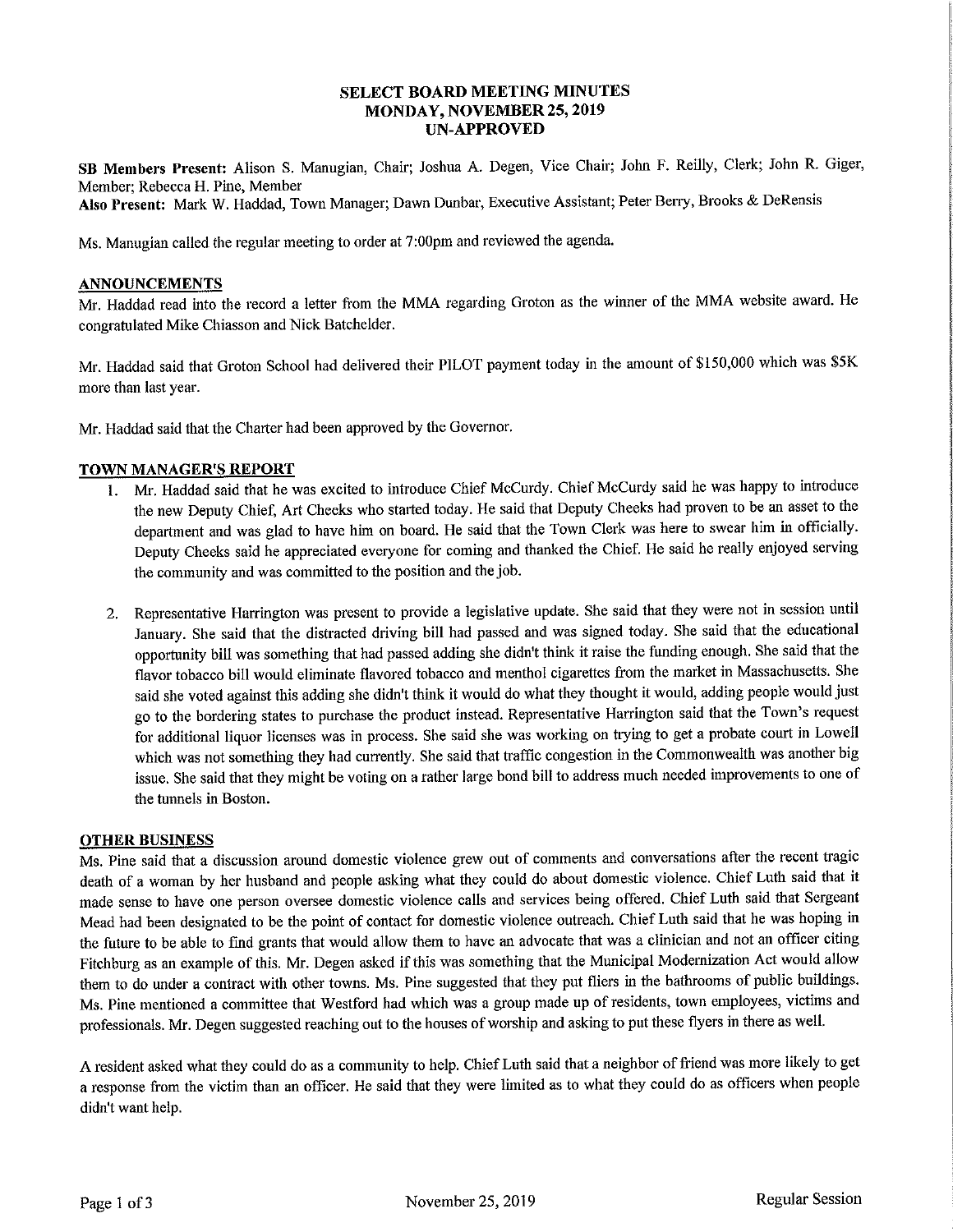#### TOWN MANAGERS REPORT - CONT.

- 3. Mr. Haddad explained the hours for Town Hall for the Thanksgiving Holiday.
- 4. Mr. Haddad said that department budgets were due last Friday. He invited Board Members to attend the budget meetings the following week. Mr. Haddad said that he had a meeting on Thursday next week with the Dunstable Town Administrator and Superintendent to discuss budgets.
- 5. Mr. Haddad said that the Board requested that a letter be drafted to the Department of Conservation and Recreation in support of the Forest Legacy Area Designation. Mr. Haddad said that Conservation Administrator Nik Gualco had drafted a letter and asked the Board to approve the letter. Ms. Pine said that she had suggested one small change be made to the letter.

Mr. Giger moved to approve the letter to DCR in support of the Forest Legacy Area Designation. Ms. Pine seconded the motion. The motion carried unanimously.

#### **OTHER BUSINESS**

Mr. Degen moved to approve a one-day beer and wine license request from Friends of Prescott, Inc. for a Holiday Party to be held on Saturday, December 14, 2019 from 5:30 p.m. to 7:30 p.m. Ms. Pine seconded the motion. The motion carried unanimously.

Ms. Manugian said that there was a clause in the contract of the Town Manager relative to an opt out. Ms. Manugian said that either the Select Board or Town Manager could opt out prior to the end of December. She said that if the Board did not want to move forward with opt out or discussion, nothing would change. She said the intent that evening was to walk through the process. Attorney Berry said the discussion should be limited to considering the process. Mr. Degen said that if there was not two members or three members that wanted to opt out, they should consider putting it to bed that night. Mr. Degen said that Mr. Haddad's attitude toward the job and position had made him a better Town Manager and that he had been serving the town well. He said he was in favor of fulfilling the contract through at least the next year if not the remainder of the contract. He said he wasn't sure why they were discussing this. Attorney Berry said that any member could make a motion at any time. He said that the contract did not say they had to do deliberate this if there was no interest in opting out. Ms. Pine said that the opt out language was a new thing that had been put into the contract and wanted to thank Ms. Manugian for thinking through how to handle this. She said it was worth them taking the time to think about this and not jump to a decision that night adding she didn't want them to ignore it. Mr. Degen said he was not ignoring this adding he asked the Chair about this a few weeks ago. He said he had taken time to reflect on this. Mr. Reilly said he had not ignored this adding he had done his research. He said he would not change his mind in two weeks unless something drastic happened. Mr. Giger agreed with Mr. Degen and Mr. Reilly adding he took exception to anyone saying that this was being ignored. Ms. Manugian said she agreed in principal with Ms. Pine but would entertain a motion.

Mr. Degen moved that they not exercise the opt out provision within the Town Manager's contract for the next year. Mr. Reilly seconded the motion.

Ms. Pine said that Mr. Degen said a few minutes ago that he was willing to allow time and had now changed his mind. Mr. Degen said he was hearing that the majority of the Board supported not holding off thus the reason for his motion.

#### Mr. Degen withdrew his motion.

Mr. Giger said he feared they would be in the same place they were currently in two weeks. He said he believed the attention to training had been effective adding they had seen changes.

Mr. Giger moved that they not choose to exercise their option to opt out of the contract. Mr. Reilly seconded the motion. The motion carried 3-2 with Ms. Manugian and Ms. Pine against.

## **ON-GOING ISSUES**

There were no updates.